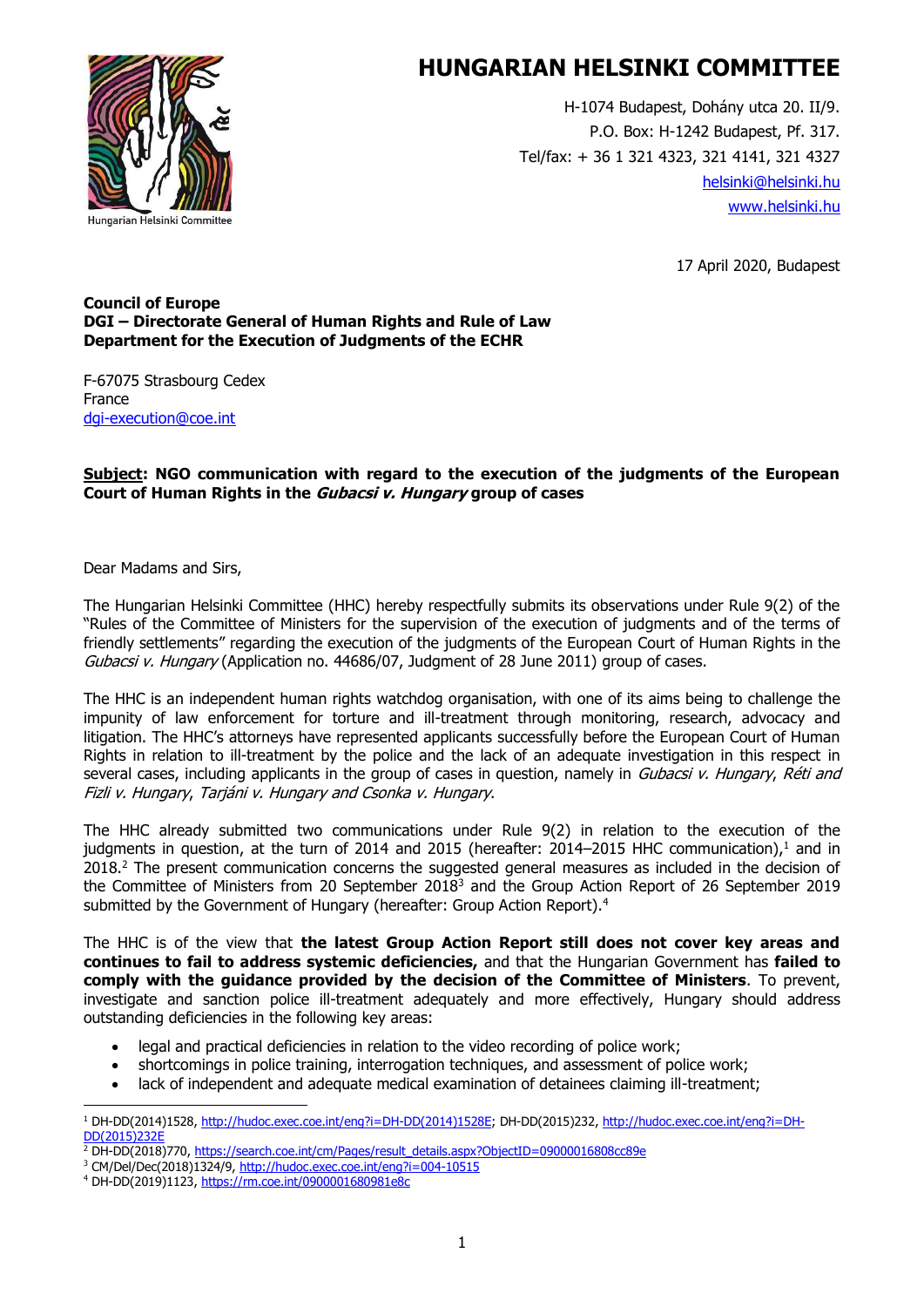

H-1074 Budapest, Dohány utca 20. II/9. P.O. Box: H-1242 Budapest, Pf. 317. Tel/fax: + 36 1 321 4323, 321 4141, 321 4327 [helsinki@helsinki.hu](mailto:helsinki@helsinki.hu) [www.helsinki.hu](http://www.helsinki.hu/)

- presence of police officers at medical examinations of detainees as a main rule;
- substantive shortcomings in the investigations into ill-treatment;
- eligibility for service of convicted law enforcement officers;
- low success rate of reporting ill-treatment:
- low success rate of indictments related to ill-treatment; and
- judicial leniency towards law enforcement officers with regard to sentencing.

Below, we elaborate on the deficiencies in these areas, following the structure of the Committee of Ministers' decision and the Group Action Report, and, finally, we provide recommendations on how to address them.

\*\*\*

**I. INFORMATION ON THE EFFECTIVE IMPLEMENTATION OF ADMINISTRATIVE MEASURES, IN PARTICULAR ON THE NUMBER OF POLICE VEHICLES THAT ARE IN FACT EQUIPPED WITH SOUND AND IMAGE RECORDING DEVICES**

The Group Action Report states that "[i]n the framework of a project started in 2014, image recording devices were installed in 1,178 police cars" (§ 11). Given that there are 9,634 police vehicles as per the data received form the National Police Headquarters in March 2020,<sup>5</sup> this would mean that only 12.2% of police vehicles are equipped with recording devices. What is more, according to the data provided by the National Police Headquarters, on 9 March 2020 **in fact only 494 police cars were equipped with** actually **operating recording devices** of any kind, which is **only 5.1% of all police vehicles.** Furthermore, **only 2% of all police vehicles were equipped with operational devices that were capable of recording both image and sound.**

|                                                                              | nr.   | $\frac{0}{0}$ |
|------------------------------------------------------------------------------|-------|---------------|
| <b>Total number of police vehicles</b>                                       | 9,634 | 100           |
| Number of police vehicles with devices recording image and sound             | 333   | 3.5           |
| Number of polices vehicles with operating devices recording image<br>$\circ$ | 199   | 2.0           |
| and sound                                                                    |       |               |
| Number of police vehicles with devices recording image                       | 446   | 4.6           |
| Number of polices vehicles with operating devices recording image<br>$\circ$ | 295   | 3.1           |

In 2014, the National Police Headquarters informed<sup>6</sup> the HHC that 1,003 police vehicles were equipped with a device suitable for recording image or image and sound at that point (but these were not all necessarily operational), equalling to 16.12% of the affected pool of vehicles. This means not only that **no substantial improvement has been taken place since 2014** in terms of the number of recording devices, but there has actually been a decline.

The **number of available body cameras is also very low**: in March 2020, altogether 70 body cameras were available for the entire Hungarian police force, with two counties not having access to body cameras at all,<sup>7</sup> and body cameras being available only for traffic-policing police units.<sup>8</sup> According to the information provided to the HHC by the National Police Headquarters in March 2020, the **police do not collect data on the frequency of the usage of body cameras, the number of hours they record, or the number of** 

<sup>5</sup> Response of the National Police Headquarters to the HHC's FOI request, 29000-197/19-70/2020.KOZA, March 2020

<sup>6</sup> Response of the National Police Headquarters to the HHC's FOI request, 29000/40096-25/2014.Ált., 3 November 2014

<sup>7</sup> Response of the National Police Headquarters to the HHC's FOI request, 29000-197/19-70/2020.KOZA, March 2020

<sup>8</sup> Group Action Report, § 15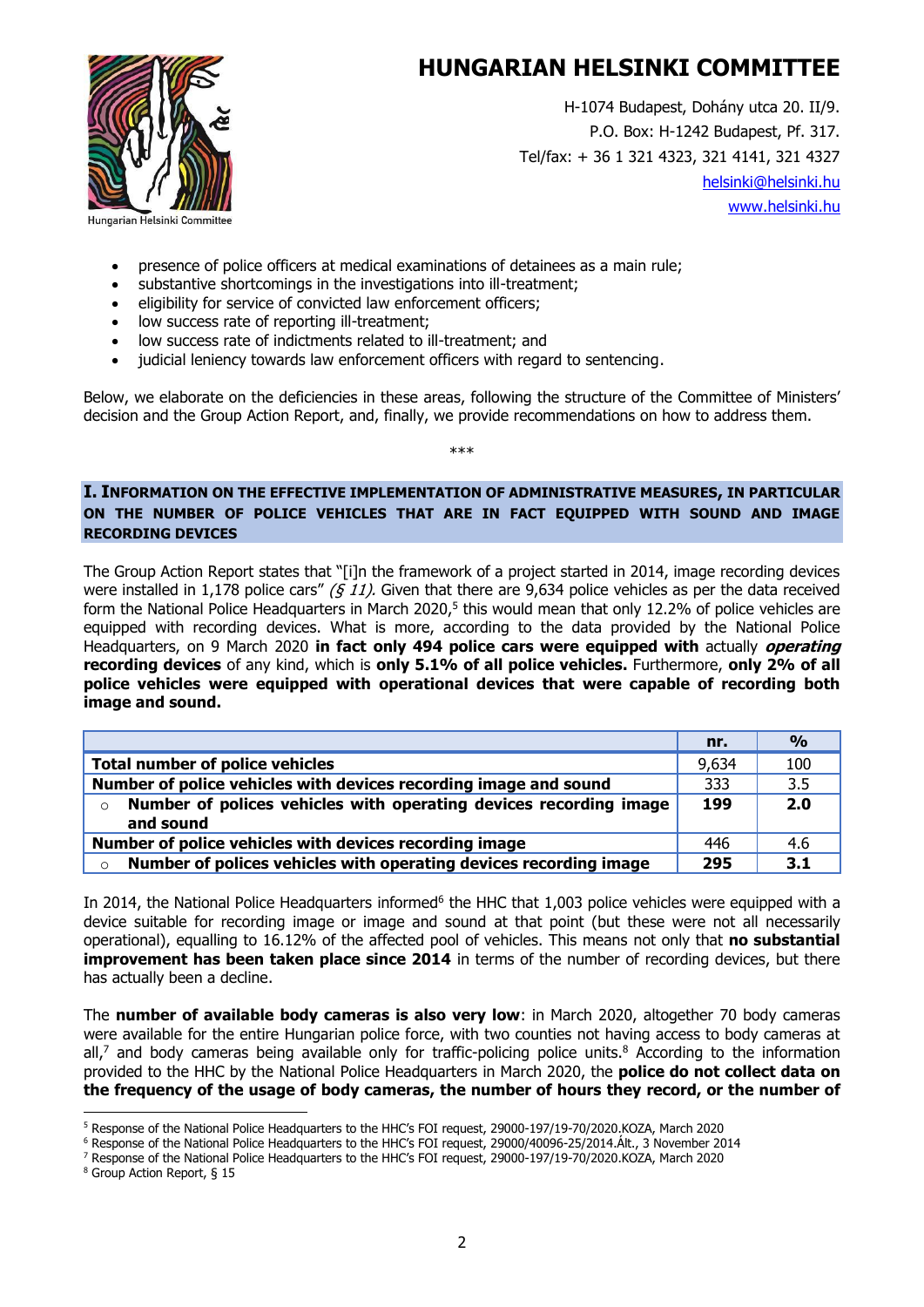

H-1074 Budapest, Dohány utca 20. II/9. P.O. Box: H-1242 Budapest, Pf. 317. Tel/fax: + 36 1 321 4323, 321 4141, 321 4327 [helsinki@helsinki.hu](mailto:helsinki@helsinki.hu) [www.helsinki.hu](http://www.helsinki.hu/)

**working hours units equipped with body cameras spend with patrolling**, even though these data would be necessary to assess this initiative.

The Group Action Report also **fails to provide the detailed rules on the usage** of the body cameras (e.g. when police officers must or may make recordings via the body cameras, whether the cameras are turned on automatically or are turned on upon the discretion of the police officer, etc.), even though this would also be important to assess the general measure taken.

Similarly, the Group Action Report fails to provide sufficient information on when "the records are […] checked by the commander"  $(6\,16)$ , i.e. whether recordings by body cameras are reviewed randomly but regularly, or only upon a complaint. The HHC is not aware of any public regulation in this regard.<sup>9</sup>

**II. INFORMATION ON THE MONITORING OF INTERVIEWS BY LAW ENFORCEMENT OFFICERS, AND OF THE TREATMENT OF PERSONS DEPRIVED OF THEIR LIBERTY SUCH AS FOR EXAMPLE THROUGH SYSTEMATIC VIDEO RECORDING OF INTERROGATIONS AS WELL AS OBLIGATORY INSTALLATION OF RECORDING DEVICES IN POLICE DETENTION FACILITIES**

#### **1. RECORDING DEVICES IN POLICE DETENTION FACILITIES**

Article 42(5c) of Act XXXIV of 1994 on the Police sets out that the police *may* install cameras recording only images or images and sound in the lobbies of police custody suites ("előállító egység"), but not in the police custody suites ("előállító helyiség") themselves, and in the police holding facilities ("rendőrségi fogda"), but not in the police holding cells *("zárka")*.<sup>10</sup> Thus, it is **not obligatory by law to install cameras in all police detention facilities.** However, as also included in the Group Action Report (§ 18), under Instruction 14/2015. (VII. 21.) ORFK of the National Police Chief on the Rules Governing the Construction of Police Custody Suites, "recording devices must […] be installed in newly constructed custody suites".

The lack of legal obligation to install cameras in all police detention facilities can seriously hinder the efficiency of investigating allegations of police ill-treatment, which is also supported by the numbers: on 1 February 2020, there were altogether **297 custody suites** in the country, but there were **only 114 cameras in these that were capable of recording**. (There were further 206 cameras which were not capable of recording, and served only monitoring purposes.)<sup>11</sup> However, it must be added that **all 21 holding facilities were equipped** with a camera capable of recording image and sound.

#### **2. VIDEO RECORDING OF INTERROGATIONS**

**The video recording of interrogations is still not obligatory in Hungary in all criminal proceedings**. As also described by the Group Action Report ( $\xi \xi$  19–20), the new Code of Criminal Procedure (Act XC of 2017), which entered into force on 1 July 2018, indeed brought along some positive changes, making it mandatory to audiovisually record interrogations of certain persons involved in the criminal

<sup>9</sup> A police statement from 2015 on the testing of the cameras refers to Act XXXIV of 1994 on the Police and Act CXII of 2011 on Informational Self-Determination and Freedom of Information as the legal framework for the testing of the body cameras. The statement refers to Article 42(1) of Act XXXIV of 1994 on the Police as the legal basis for the testing of the cameras, which says that the police may make an image, sound, or image and sound recording about the person affected by a police measure, the environment of these persons, or about circumstances or objects significant with a view to the police measure. For the statement, see: [http://www.police.hu/hirek-es](http://www.police.hu/hirek-es-informaciok/legfrissebb-hireink/kozlekedesrendeszet/tesztuzemben-a-testkamera)[informaciok/legfrissebb-hireink/kozlekedesrendeszet/tesztuzemben-a-testkamera.](http://www.police.hu/hirek-es-informaciok/legfrissebb-hireink/kozlekedesrendeszet/tesztuzemben-a-testkamera)

<sup>&</sup>lt;sup>10</sup> Persons taken into custody by the police can spend a maximum of 12 hours in police custody suites. Holding cells are used to detain e.g. defendants in 72-hour detention, pre-trial detainees (as an exception), and persons in petty offence confinement.

<sup>11</sup> Response of the National Police Headquarters to the HHC's FOI request, March 2020, 29000-197/19-70/2020.KOZA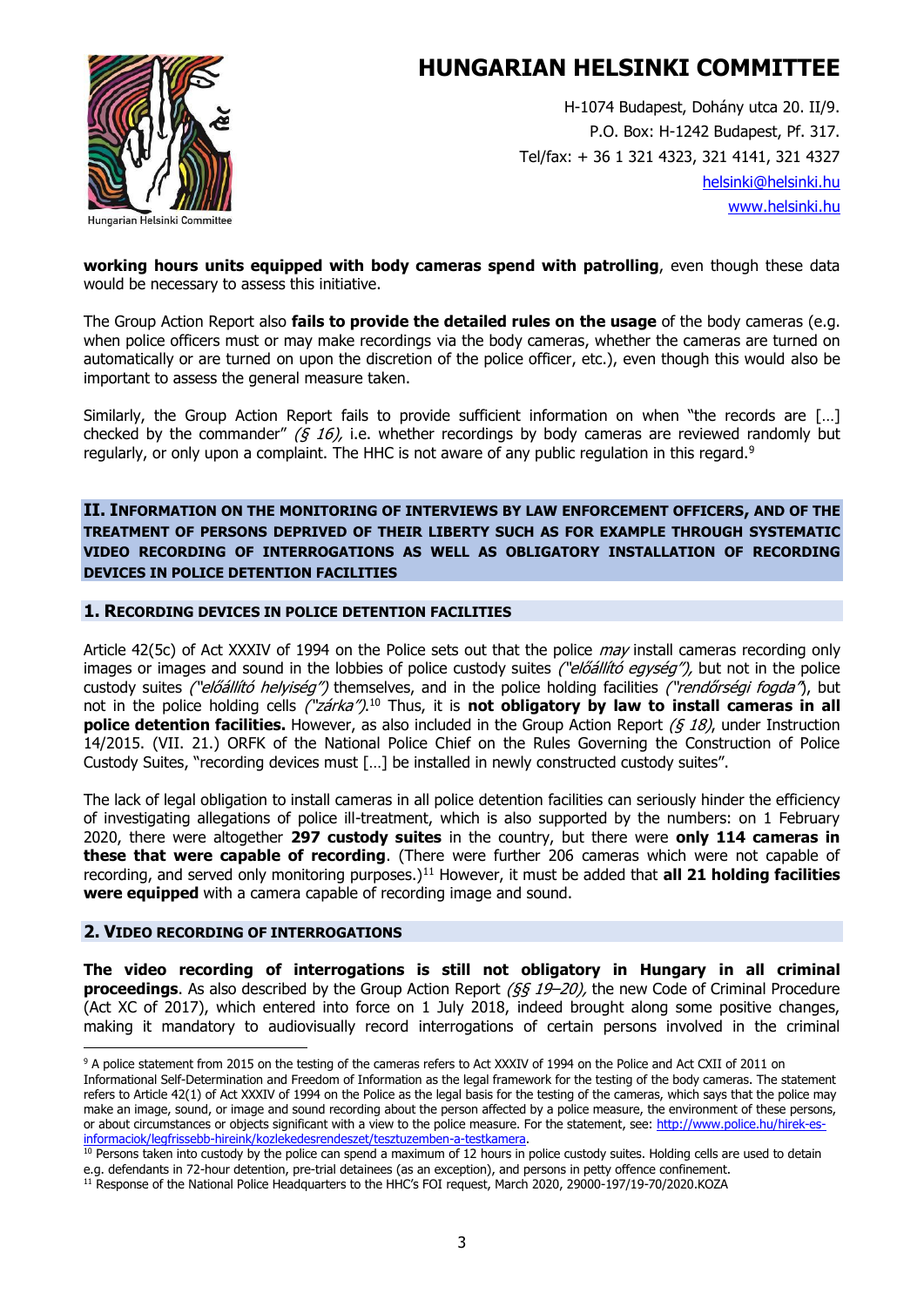

H-1074 Budapest, Dohány utca 20. II/9. P.O. Box: H-1242 Budapest, Pf. 317. Tel/fax: + 36 1 321 4323, 321 4141, 321 4327 [helsinki@helsinki.hu](mailto:helsinki@helsinki.hu) [www.helsinki.hu](http://www.helsinki.hu/)

procedure, some of whom qualify as vulnerable persons by law. However, this **obligation does not cover all vulnerable persons**: if a procedural act involves a "person requiring special treatment", i.e. a vulnerable person in general, the Code of Criminal Procedure only provides for the *possibility* to make an audiovisual recording of the procedural acts.<sup>12</sup> Furthermore, the new Code of Criminal Procedure upholds the rule that it is obligatory to record a procedural act **upon the request** of the defendant, the defence counsel or the victim **only if they advance the costs** of such a recording<sup>13</sup> (see  $\zeta$  21 of the Group Action Report). This rule continues to **deprive indigent suspects of their rights by virtue of their economic status**, which was also criticized by the UN Human Rights Committee already in 2010.<sup>14</sup>

The National Police Headquarters informed the HHC that they **do not collect data on the number or proportion of recorded police interrogations**, even though that would be inevitable to assess the efficiency of the general measure taken. The latest number the HHC has access to is from 2014, which showed that police interrogations were recorded extremely rarely  $(0.026\%$  of all interrogations).<sup>15</sup>

Another indicative data may be the proportion of cases where it was established that the person interrogated "requires special treatment", because it may be presumed that some of their interrogations were recorded audiovisually. According to data provided by the police, the need for special treatment for an interrogated person (including defendants, victims, etc.) was established 9,727 times in the 92,592 criminal procedures launched between 1 July and 31 December 2018. In 2019, it was established in the case of 20,430 interrogated persons that they require special treatment, with 187,103 criminal procedures launched that year.

Further deficiencies related to video recordings include the following:

- It was reported to the HHC in a 2018–2019 research that there are "**often problems with the volume and the understandability of the audio**. Recordings are usually of mediocre quality." 16
- **Suspects and victims are not informed** by law **about the possibility** to request the audiovisual recording of interrogations, which hinders the realisation of their rights. Defence counsels reported to the HHC that defendants are typically not informed by the authorities about this possibility in practice either, and so they "may receive information about this only from their defence counsel".<sup>17</sup> This means that when the defendants realize that they have such a possibility, it may very well be too late, because they already made a statement to the police without the presence of a defence counsel and without their statement being recorded.

Based on the above information, it can be concluded that **in spite of the recommendation included in the decision of the Committee of Ministers, no "systematic" video recording of interrogations is taking place in Hungary.**

 $17$  *Ibid.*, p. 19.

 $12$  Act XC of 2017 on the Code of Criminal Procedure, Article 85(1)(j)

<sup>&</sup>lt;sup>13</sup> Act XC of 2017 on the Code of Criminal Procedure, Article 358(4)

<sup>&</sup>lt;sup>14</sup> Concluding observations of the Human Rights Committee – Hungary, CCPR/C/HUN/CO/5, 16 November 2010

<sup>15</sup> DH-DD(2015)232, [http://hudoc.exec.coe.int/eng?i=DH-DD\(2015\)232E,](http://hudoc.exec.coe.int/eng?i=DH-DD(2015)232E) p. 2.

<sup>16</sup> Procedural rights observed by the camera – Audiovisual recording of interrogations in the EU (ProCam), Country report – Hungary, Hungarian Helsinki Committee, 2019, [https://www.helsinki.hu/wp-content/uploads/HHC\\_ProCam-country-report\\_ENG.pdf,](https://www.helsinki.hu/wp-content/uploads/HHC_ProCam-country-report_ENG.pdf) p. 18.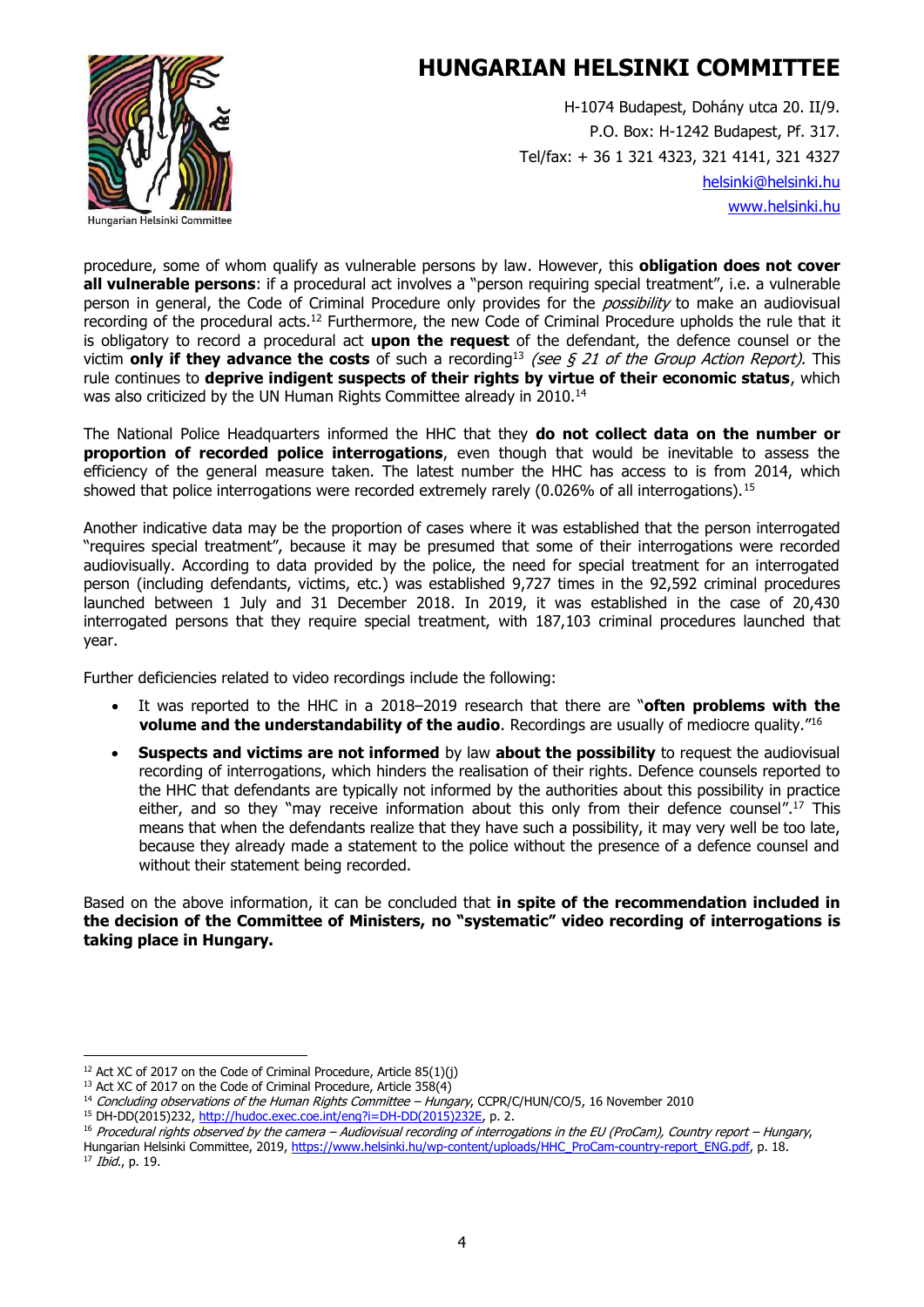

H-1074 Budapest, Dohány utca 20. II/9. P.O. Box: H-1242 Budapest, Pf. 317. Tel/fax: + 36 1 321 4323, 321 4141, 321 4327 [helsinki@helsinki.hu](mailto:helsinki@helsinki.hu) [www.helsinki.hu](http://www.helsinki.hu/)

#### **III. INFORMATION ON IMPLEMENTATION OF CAPACITY-BUILDING AND AWARENESS-RAISING MEASURES, IN PARTICULAR ON THEIR FREQUENCY, THE CONTENT OF THE CURRICULA AND THE NUMBER OF BENEFICIARIES**

The Group Action Report **fails to provide any information on the frequency, curricula and the number of beneficiaries** with regard to the "organised learning and training" and the "briefings" of police officers, and how exactly these address the prohibition of torture, coercive interrogation and cruel, inhuman or degrading treatment. Furthermore, the National Police Headquarters informed the HHC that it does not collect data on how these trainings and briefings are carried out by the local and regional police units.<sup>18</sup>

As far as police training is concerned, interviewees emphasized in a 2016 research by the HHC the "**shortcomings in the selection and training** of law enforcement personnel. They suggested that candidates should be psychologically screened (to identify a propensity to violence, for example), that internal intelligence units should gather information on violent police conduct […], that law enforcement bodies should discuss cases of ill-treatment more openly, and that police training should focus more on tactics that prevent incidents from becoming violent."<sup>19</sup>

In its latest report on Hungary (covering its visit in 2018, but published in 2020) the **CPT** also made some recommendations showing that the training (and, consequently, the investigation techniques) of the Hungarian police leave much to be desired, and emphasized that in order to "mitigate the risks of illtreatment during police interviews, the CPT considers that interviewing officers should be less focused on confessional evidence". <sup>20</sup> It **recommended that "the Hungarian authorities develop further guidance, procedures and training on how police interviews should be carried out, drawing on an investigative interviewing approach** and on the introduction of electronic recording of police interviews. In this context, it should be made clear to police officers that the aim of police interviews must be to obtain accurate and reliable information in order to seek the truth about matters under investigation and not to obtain a confession from a person already presumed, in the eyes of the interviewing officers, to be guilty."<sup>21</sup>

In addition, **the assessment of police work in Hungary "is still primarily based on a statistical approach"**. <sup>22</sup> Quantifiable performance quotas are established for police units annually, and the National Police Chief also establishes **"professional performance indicators**" for police units. These indicators include such quantifiable elements as the "**success rate" of police measures, investigations**, etc.<sup>23</sup> Compliance with the quotas and the indicators are taken into account when the performance of police units is assessed, which includes establishing a ranking, and a predetermined number of police units that score the lowest in the ranking shall be subject to a separate examination.<sup>24</sup>

This means that even though there are no exact target numbers established to be reached for an individual police officer in terms of measures taken, arrests made, etc., these numbers still have a significance at the

<sup>19</sup> Borbála Ivány – András Kádár – András Nemes, Hungary. In: Richard Carver – Lisa Handley: Does Torture Prevention Work? Liverpool University Press, Liverpool, 2016, p. 230.

<sup>18</sup> Response of the National Police Headquarters to the HHC's FOI request, 29000-197/24-4/2020.KOZA, 12 March 2020

<sup>&</sup>lt;sup>20</sup> Report to the Hungarian Government on the visit to Hungary carried out by the European Committee for the Prevention of Torture and Inhuman or Degrading Treatment or Punishment (CPT) from 20 to 29 November 2018, CPT/Inf (2020) 8, p. 5. <sup>21</sup> Ibid., § 32.

<sup>&</sup>lt;sup>22</sup> Vince Vári, A bűnüldözés relatív hatékonysága és a rendőrség [The Relative Efficiency of Law Enforcement and the Police], PhD thesis, 2015, [http://www.uni-miskolc.hu/~wwwdeak/variv\\_ert.pdf,](http://www.uni-miskolc.hu/~wwwdeak/variv_ert.pdf) p. 189.

<sup>&</sup>lt;sup>23</sup> For the detailed rules, see: Decree 26/2013. (VI. 26.) BM of the Minister of Interior on the Recommended Elements of Assessing the Performance of Service Members of Armed Forces under the Command of the Minister of Interior, on the Procedural Rules of Applying the Recommended Elements, on the Order of Evaluation, and on the Organisational Performance Assessment

<sup>&</sup>lt;sup>24</sup> Instruction 18/2012. (X. 12.) ORFK of the National Police Chief on the Process of Assessing County (Capital) Police Headquarters, Local Police Headquarters and Border Police Departments on the Basis of an Objective Measurement System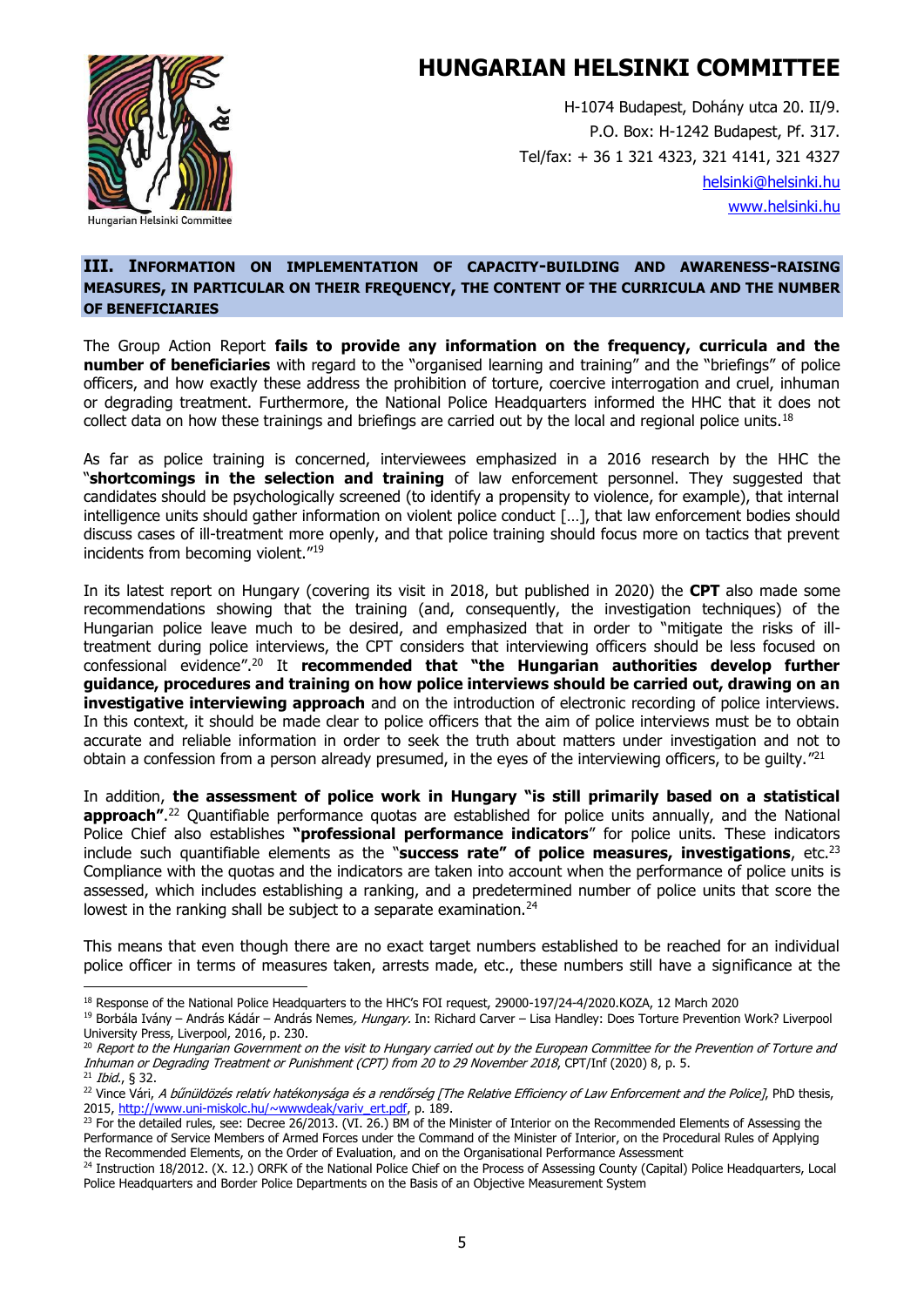

H-1074 Budapest, Dohány utca 20. II/9. P.O. Box: H-1242 Budapest, Pf. 317. Tel/fax: + 36 1 321 4323, 321 4141, 321 4327 [helsinki@helsinki.hu](mailto:helsinki@helsinki.hu) [www.helsinki.hu](http://www.helsinki.hu/)

end of the day when the performance of the police unit is assessed. This **can put pressure on individual police officers to "contribute" to the unit reaching the quota and score high on the indicators.** This is coupled with a **general staff shortage** and **considerable fluctuation** in the Hungarian police force.<sup>25</sup>

**IV. STATUTORY AND SECONDARY LEGISLATION AIMED AT PREVENTING ILL-TREATMENT BY LAW ENFORCEMENT OFFICERS DURING ARREST, TRANSFER AND CUSTODY AND A FIRM MESSAGE OF "ZERO TOLERANCE" OF ILL-TREATMENT & INFORMATION ON THE MEASURES TAKEN OR ENVISAGED TO REMEDY THE SHORTCOMINGS IDENTIFIED BY THE EUROPEAN COURT OF HUMAN RIGHTS AS REGARDS INVESTIGATIONS INTO ALLEGATIONS OF ILL-TREATMENT**

The Group Action Report of September 2019 once again **fails to address systemic deficiencies which limit the possibilities of preventing ill-treatment and adequately investigating ill-treatment allegations.** It is also telling that the Group Action Report ignored the first half of § 6 of the Committee of Ministers' September 2018 decision (saying that the Committee of Ministers "noted with regret the lack of information on the measures taken or envisaged to remedy the shortcomings identified by the […] Court as regards investigations into allegations of ill-treatment"), and, in contrast to other paragraphs of the decision, did not even include it in any of the headings.

The systemic deficiencies not addressed by the Group Action Report include the following:

- lack of independent and adequate medical examination of detainees claiming ill-treatment;
- presence of police officers at medical examinations of detainees as a main rule;
- substantive shortcomings in the investigations into ill-treatment;
- eligibility for service of convicted law enforcement officers.
- low success rate of reporting ill-treatment (see the statistical data under Section V.);
- low success rate of indictments related to ill-treatment (see the statistical data under Section V.);
- leniency towards law enforcement officers with regard to sentencing (see the statistical data under Section V.);

#### **1. LACK OF INDEPENDENT AND ADEQUATE MEDICAL EXAMINATION OF DETAINEES**

It is a long-standing deficiency regarding the placement in police cells in Hungary that physicians employed by the police are the ones who examine detainees before their placement in the police detention facilities and record their health status, including potential injuries.<sup>26</sup> **Detainees making allegations of ill-treatment by police officers do not have the right to be examined by an independent medical expert or physician**, and the right to access an external doctor of one's own choice during detention in general is not formally guaranteed. This lack of independent medical examination goes against the recommendations of the

 $25$  According to media reports, on 1 April 2019 altogether 1,644 places were not filled in the police force (as compared to the 35,205 persons serving as police officers at that time). From the altogether 2,012 persons who left the police force in 2018, 65% served less than 10 years as a police officer, and 44% of them served for a maximum of four years. Police officers had to work altogether 6.4 million hours in overtime in 2018, which means that on average, one police officer had to put in 263 hours (1.5 months) of overtime that year. These numbers raise serious doubts as to the adequacy of resources available to the police. Source:

<https://24.hu/fn/gazdasag/2019/10/20/6-millio-tulora-rendorseg-munkaerohiany/> (based on data provided by the National Police Headquarters).

 $^{26}$  Decree 56/2014. (XII. 5.) BM of the Ministry of Interior on the Order of Police Cells, Article 34(1)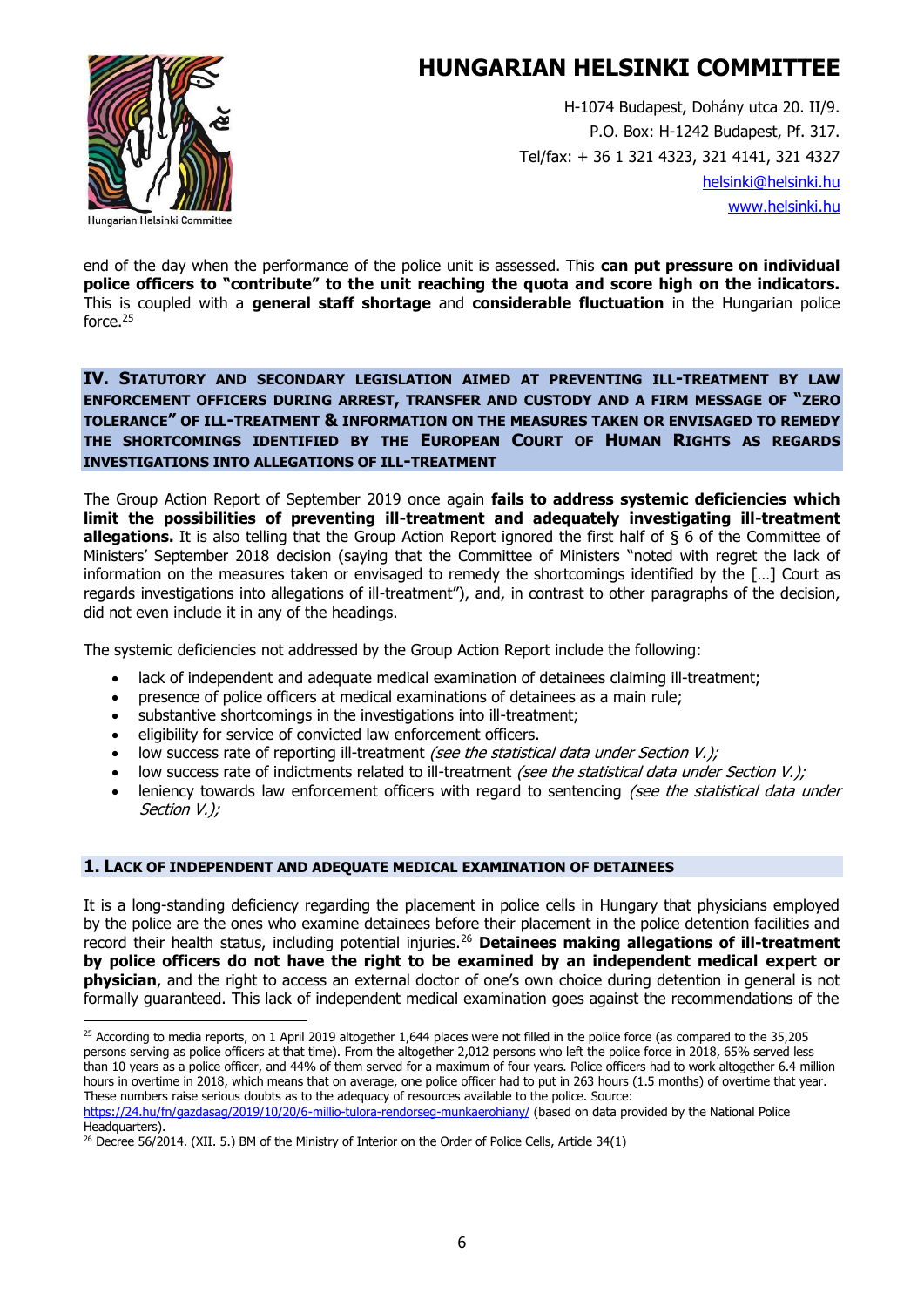

H-1074 Budapest, Dohány utca 20. II/9. P.O. Box: H-1242 Budapest, Pf. 317. Tel/fax: + 36 1 321 4323, 321 4141, 321 4327 [helsinki@helsinki.hu](mailto:helsinki@helsinki.hu) [www.helsinki.hu](http://www.helsinki.hu/)

CPT<sup>27</sup> and the UN Human Rights Committee, with the latter stating in 2018 that Hungary should consider "establishing an independent medical examination body mandated to examine alleged victims of torture".<sup>28</sup> However, no such step is foreseen by the Group Action Report.

Further practical problems reported to the HHC include that there is **no requirement for physicians operating in police jails to have special forensic medical training**. Physicians **hardly ever take photos of the injuries,** because they are not legally obliged to do so. Furthermore, even though the law prescribes, in practice, physicians do not provide an opinion about the plausible origin of the injury in question.<sup>29</sup> During its 2018 visit, the **CPT** observed that "**examinations carried out by police health-care professionals were not always as thorough as they should be**, a further examination in hospital was not always organised when necessary and the level of the medical care provided during and after examination in police holding facilities could be fairly inadequate. The delegation also observed that **injuries were poorly recorded**, if at all, in Budapest in particular."<sup>30</sup>

#### **2. PRESENCE OF POLICE OFFICERS AT MEDICAL EXAMINATIONS OF DETAINEES AS A MAIN RULE**

Another issue hindering the fair and independent medical examination of torture allegations is the **presence of police officers at medical examinations of detainees as a main rule**, with the relevant instruction of the National Police Chief<sup>31</sup> prescribing the following: "If it does not violate the requirements of the safety of guarding and of personal safety, upon the request of the doctor or the detainee, it shall be arranged that the medical examination or treatment be out of the hearing and – if possible – out of the sight of police officers."

This was **criticized by the CPT** after its visit to Hungary in 2013, <sup>32</sup> and in its report on its 2018 visit, the CPT "repeat[ed] its longstanding recommendation that arrangements be made to ensure that medical consultations are conducted out of the hearing and – unless the health-care professional concerned expressly requests otherwise in a given case – out of the sight of staff with no health-care duties".<sup>33</sup> The CPT added that "[s]everal **persons who were or had been in police custody** told the delegation that, because of this [i.e. the presence of police officers], they **refrained from making any statements or felt that they had to lie about the origins of their injuries** in order to avoid potential reprisals from police officers."<sup>34</sup> The **UN Human Rights Committee also raised concerns** about this issue in its concluding observations both in 2010<sup>35</sup> and 2018.<sup>36</sup>

However, in spite of the international criticisms and that the presence of police officers at medical examinations of detainees is a factor which may strongly contribute to the latency of ill-treatment cases and

<sup>28</sup> Concluding observations on the sixth periodic report of Hungary, CCPR/C/HUN/CO/6, 9 May 2018, § 36(c)

<sup>&</sup>lt;sup>27</sup> See e.g.: Report to the Hungarian Government on the visit to Hungary carried out by the European Committee for the Prevention of Torture and Inhuman or Degrading Treatment or Punishment (CPT) from 24 March to 2 April 2009, CPT/Inf(2010)16, § 15.

 $^{29}$  Investigation of Ill-treatment by the Police in Europe – Comparative Study of Seven EU Countries, Hungarian Helsinki Committee, 2017, [https://www.helsinki.hu/wp-content/uploads/HHC\\_investigation\\_ill-treatment\\_comp\\_EN.pdf,](https://www.helsinki.hu/wp-content/uploads/HHC_investigation_ill-treatment_comp_EN.pdf) pp. 99–100.

<sup>30</sup> Report to the Hungarian Government on the visit to Hungary carried out by the European Committee for the Prevention of Torture and Inhuman or Degrading Treatment or Punishment (CPT) from 20 to 29 November 2018, CPT/Inf (2020) 8, § 36.

<sup>31</sup> Instruction 22/2010. (OT 10.) ORFK of the National Police Chief on Implementing the Recommendations of the CPT, Section 8

<sup>32</sup> Report to the Hungarian Government on the visit to Hungary carried out by the European Committee for the Prevention of Torture and Inhuman or Degrading Treatment or Punishment (CPT) from 3 to 12 April 2013, CPT/Inf (2014) 13, § 19.

<sup>33</sup> Report to the Hungarian Government on the visit to Hungary carried out by the European Committee for the Prevention of Torture and Inhuman or Degrading Treatment or Punishment (CPT) from 20 to 29 November 2018, CPT/Inf (2020) 8, § 37. The CPT added that "[i] order to facilitate the preservation of the confidentiality of medical examinations and care, it should be ensured that police holding facilities and the hospital structures concerned have a room available which provides appropriate security safeguards". <sup>34</sup> Ibid., § 36.

<sup>&</sup>lt;sup>35</sup> Concluding observations of the Human Rights Committee – Hungary, CCPR/C/HUN/CO/5, 16 November 2010, § 14.

<sup>36</sup> Concluding observations on the sixth periodic report of Hungary, CCPR/C/HUN/CO/6, 9 May 2018, § 35.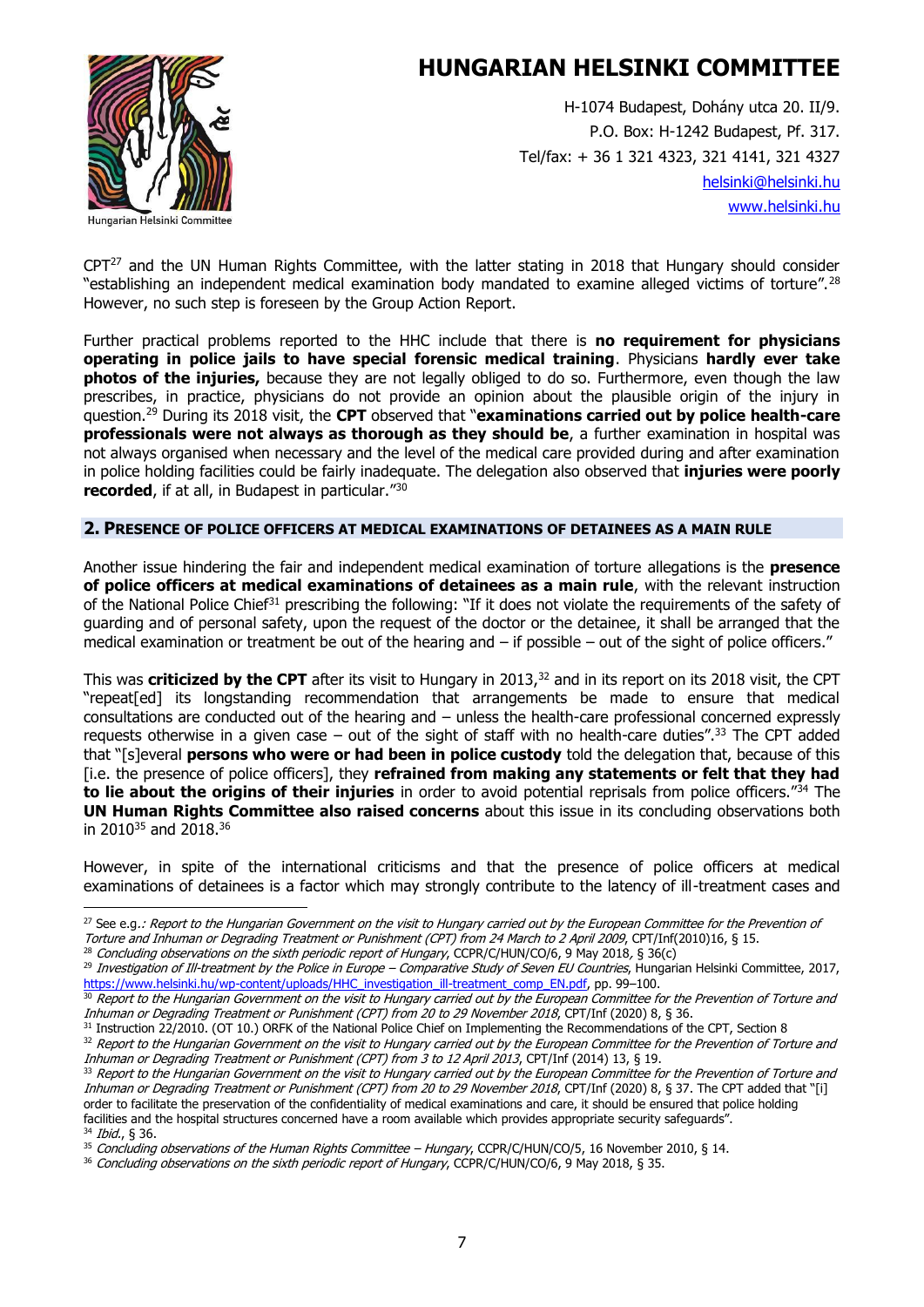

H-1074 Budapest, Dohány utca 20. II/9. P.O. Box: H-1242 Budapest, Pf. 317. Tel/fax: + 36 1 321 4323, 321 4141, 321 4327 [helsinki@helsinki.hu](mailto:helsinki@helsinki.hu) [www.helsinki.hu](http://www.helsinki.hu/)

may prevent that police officers committing ill-treatment are called to account, **the Group Action Report does not foresee any general measure to address this deficiency**.

#### **3. SUBSTANTIVE SHORTCOMINGS IN THE INVESTIGATIONS**

In the *Gubacsi* group of cases, the shortcomings identified by the Court in finding violations of the procedural limb of Article 2 or Article 3 of the European Convention on Human Rights included the failure to hear the applicant, the suspected police officers and/or all other witnesses; the lack of face-to-face confrontation; the lack of genuine efforts by the investigating authorities and/or the competent courts to establish the chronology of the events and to resolve contradictions between different testimonies or between testimonies and medical reports; the lapse of time in obtaining testimonies; and the lack of judicial review of the decision to discontinue investigations. However, to date, **Hungary has not taken or announced any general measures to remedy the above shortcomings identified by the Court**.

#### **4. ELIGIBILITY FOR SERVICE OF CONVICTED LAW ENFORCEMENT OFFICERS**

Since 2012 the Minister of Interior is entitled to "restore" the eligibility of law enforcement officers (police officers, penitentiary staff, etc.) sentenced to suspended imprisonment, and so to **allow e.g. police officers to continue their work even if they were convicted for ill-treatment and were sentenced to suspended imprisonment**. <sup>37</sup> This points into the direction of factual impunity, especially taking into consideration data from 2007-2013 on the relatively high proportion of those official persons convicted for illtreatment or coercive interrogation who are sentenced to suspended imprisonment (see under Section V. of the present communication), and raises serious concerns with regard to the service of the affected law enforcement officers.

As the table below shows, the Minister of Interior used this power several times in the past years, resulting that between 2012 and 2019, **59.6% of convicted law enforcement officers** submitting a request for their eligibility to be restored (34 out of 57) **remained on the job**. <sup>38</sup> (The Ministry of Interior failed to provide data as to the precise criminal offences committed by the official persons in question.) This **goes against the requirement of delivering a "firm message of zero tolerance** of ill-treatment" as required by the Committee of Ministers.

|        | Requests submitted | Requests granted |
|--------|--------------------|------------------|
| 2012   | 10                 |                  |
| 2013   |                    |                  |
| 2014   |                    |                  |
| 2015   |                    |                  |
| 2016   | 12                 |                  |
| 2017   |                    |                  |
| 2018   |                    |                  |
| 2019   |                    |                  |
| Total: | 57                 | 34               |

<sup>37</sup> Legal basis up until 1 July 2015: Act XLIII of 1996 on the Status of Members of the Armed Forces, Article 56 (6a); legal basis since 1 July 2015: Act XLII of 2015 on the Service Status of the Professional Members of Law Enforcement Services, Article 86 (10) <sup>38</sup> Data provided by the Ministry of Interior upon the HHC's FOI requests (BM/12680-4/2018., 18 July 2018; BM/33994/2020., 26 February 2020).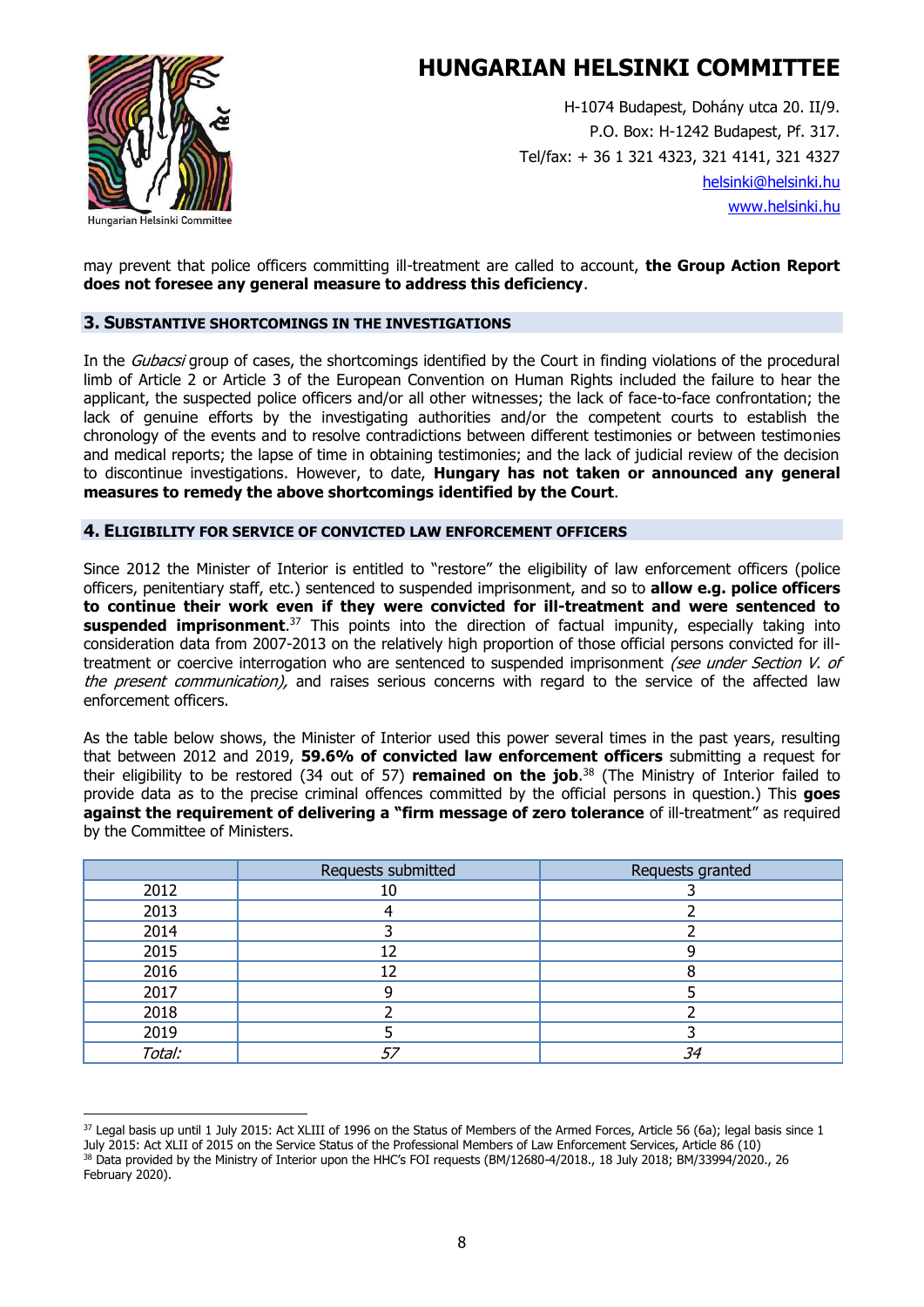

H-1074 Budapest, Dohány utca 20. II/9. P.O. Box: H-1242 Budapest, Pf. 317. Tel/fax: + 36 1 321 4323, 321 4141, 321 4327 [helsinki@helsinki.hu](mailto:helsinki@helsinki.hu) [www.helsinki.hu](http://www.helsinki.hu/)

#### **5. DEFICIENCIES REGARDING THE NATIONAL PREVENTIVE MECHANISM**

Since the Group Action Report refers to the National Preventive Mechanism (NPM) under the OPCAT, it is worth presenting some of the deficiencies regarding the operation of the Hungarian NPM that undermine its role and efficiency in countering ill-treatment by official persons.<sup>39</sup> First of all, the NPM **conducted only 70 monitoring visits to date in the past five years**<sup>40</sup> (the Commissioner for Fundamental Rights was designated to be the NPM of Hungary as of January 2015). This means an average of 14 per year, which is a low number, especially considering that the NPM's mandate covers over 500 facilities, from penitentiaries through police cells to psychiatric institutions. The publication of visit reports is slow, it usually takes more than six months. Furthermore, the Subcommittee on Prevention of Torture and Other Cruel, Inhuman or Degrading Treatment or Punishment (SPT) observed in its 2017 report<sup>41</sup> after its visit to Hungary that the Hungarian NPM "mainly focuses on detention monitoring activities", and recommended that the NPM "focus[es] also on other preventive activities" (§§ 33–34). The **insufficient number of visits** and the **lack of preventive activities** relates closely to **the lack of adequate resources and funding of the NPM**.

#### **V. STATISTICAL INFORMATION ON THE NUMBER OF COMPLAINTS OF ILL-TREATMENT, THE NUMBER OF DISCIPLINARY AND CRIMINAL PROCEEDINGS CARRIED OUT IN THIS REGARD AND ON THEIR RESPECTIVE OUTCOME**

The Group Action Report **fails to provide any data whatsoever on the number of disciplinary and criminal proceedings launched** on the basis of ill-treatment by the police or official persons in general **and on their outcome**, and, as already stated above, fails to address the following related systemic deficiencies:

- low success rate of reporting ill-treatment by official persons;
- low success rate of indictments related to ill-treatment by official persons;
- leniency towards law enforcement officers with regard to sentencing.

#### **1. LOW SUCCESS RATE OF REPORTING ILL-TREATMENT AND OF INDICTMENTS**

The Group Action Report does not touch upon the issue that very few reports of ill-treatment and coercive interrogation result in the pressing of charges. **Between 2014 and 2018 only 2.5 to 4% of the procedures launched annually because of an alleged ill-treatment in official proceeding resulted in an indictment** (bringing charges), **and this ratio was 0 to 6.6% with regard to procedures launched for coercive interrogation.**<sup>42</sup> Thus, the vast majority of the investigations was closed or the reports made by the alleged victims were rejected. In comparison, reports on "violence against an official person" resulted in an indictment in 66.7 to 71.3% of the procedures in the same period. (Data pertaining to 2007–2013, presented in the 2014–2015 HHC communication, show similar results.<sup>43</sup>)

<sup>&</sup>lt;sup>39</sup> In more detail, see: Assessment of the activities and independence of the Commissioner for Fundamental Rights of Hungary in light of the requirements set for national human rights institutions, Hungarian Helsinki Committee, September 2019, [https://www.helsinki.hu/wp](https://www.helsinki.hu/wp-content/uploads/Assessment_NHRI_Hungary_2014-2019_HHC.pdf)[content/uploads/Assessment\\_NHRI\\_Hungary\\_2014-2019\\_HHC.pdf,](https://www.helsinki.hu/wp-content/uploads/Assessment_NHRI_Hungary_2014-2019_HHC.pdf) pp. 19–22. <sup>40</sup> See: [http://www.ajbh.hu/hu/opcat.](http://www.ajbh.hu/hu/opcat) 

<sup>&</sup>lt;sup>41</sup> Subcommittee on Prevention of Torture and Other Cruel, Inhuman or Degrading Treatment or Punishment, Visit to Hungary

undertaken from 21 to 30 March 2017: observations and recommendations addressed to the national preventive mechanism – Report of the Subcommittee, CAT/OP/HUN/2

<sup>&</sup>lt;sup>42</sup> Based on data published by the Ministry of Interior at<https://bsr.bm.hu/> and data provided by the Chief Prosecutor's Office upon the HHC's FOI request (LFIIGA//259-10/2020, 2 March 2020).

<sup>43</sup> For more details, see the 2014-2015 HHC communication a[t http://hudoc.exec.coe.int/eng?i=DH-DD\(2014\)1528E,](http://hudoc.exec.coe.int/eng?i=DH-DD(2014)1528E) pp. 6-7.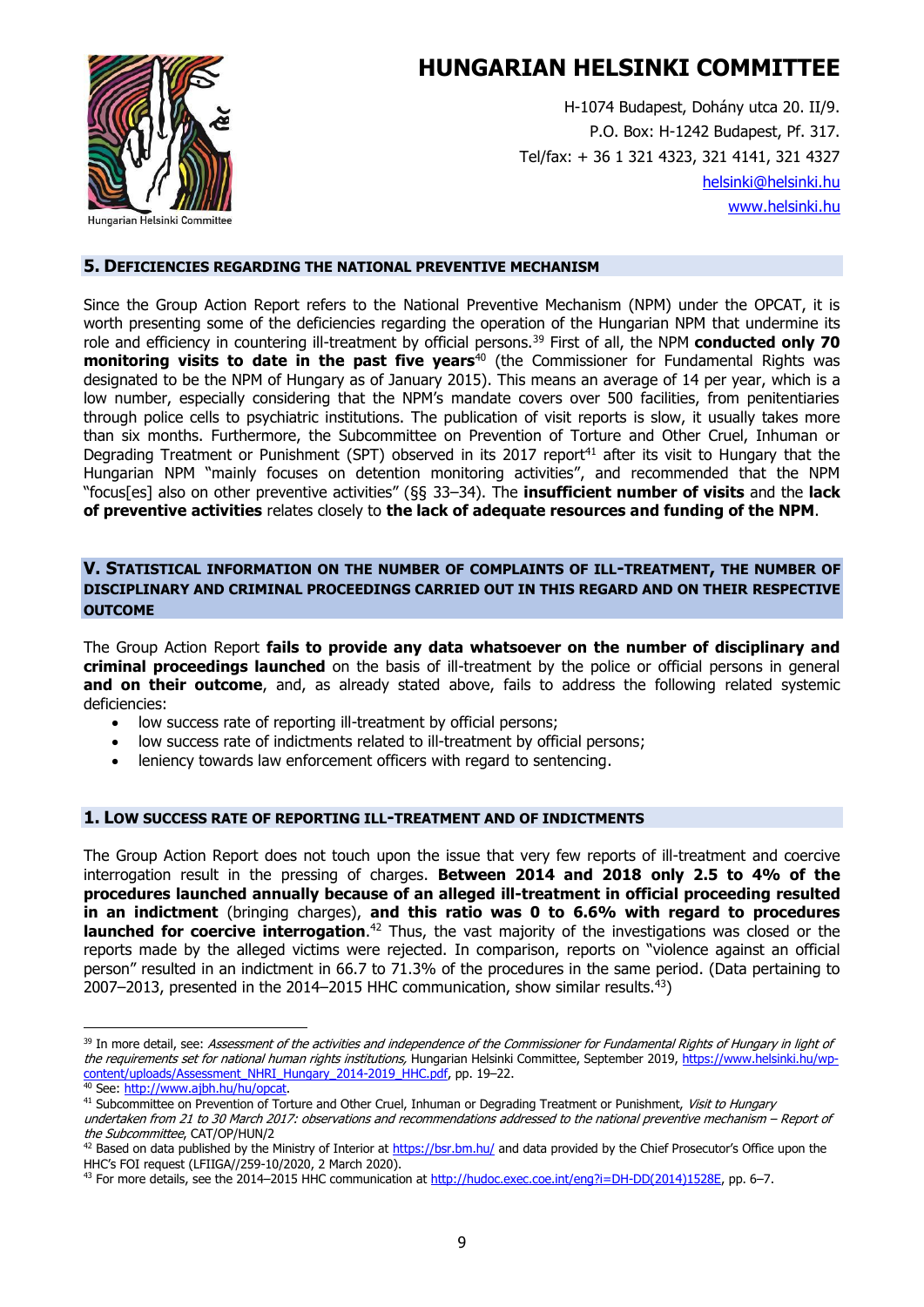H-1074 Budapest, Dohány utca 20. II/9. P.O. Box: H-1242 Budapest, Pf. 317. Tel/fax: + 36 1 321 4323, 321 4141, 321 4327 [helsinki@helsinki.hu](mailto:helsinki@helsinki.hu) [www.helsinki.hu](http://www.helsinki.hu/)



| Ill-treatment in official proceeding $44$ |                            |       |                                     |       |    |            |    |              |  |  |
|-------------------------------------------|----------------------------|-------|-------------------------------------|-------|----|------------|----|--------------|--|--|
|                                           | Rejection of the<br>report |       | Termination of the<br>investigation |       |    | Indictment |    | <b>Other</b> |  |  |
| 2014                                      | 289                        | 28.5% | 690                                 | 68%   | 29 | 2.9%       | 6  | 0.6%         |  |  |
| 2015                                      | 208                        | 25%   | 600                                 | 72%   | 21 | 2.5%       |    | 0.5%         |  |  |
| 2016                                      | 186                        | 25%   | 520                                 | 69.7% | 30 | 4%         | 10 | 1.3%         |  |  |
| 2017                                      | 104                        | 17%   | 487                                 | 79.7% | 18 | 3%         |    | 0.3%         |  |  |
| 2018                                      | 117                        | 16.5% | 563                                 | 79.4% | 22 | 3.1%       |    | $1\%$        |  |  |

| Coercive interrogation <sup>45</sup> |                         |       |                    |               |            |       |       |       |  |  |
|--------------------------------------|-------------------------|-------|--------------------|---------------|------------|-------|-------|-------|--|--|
|                                      | Rejection of the report |       | Termination of the |               | Indictment |       | Other |       |  |  |
|                                      |                         |       |                    | investigation |            |       |       |       |  |  |
| 2014                                 | 83                      | 36.9% | 139                | 61.8%         |            | 1.3%  |       | $0\%$ |  |  |
| 2015                                 | 88                      | 39%   | 136                | 60.2%         |            | 0.4%  |       | 0.4%  |  |  |
| 2016                                 | 68                      | 41.7% | 95                 | 58.3%         |            | $0\%$ |       | $0\%$ |  |  |
| 2017                                 | 31                      | 25.4% | 83                 | 68%           |            | 6.6%  |       | 0%    |  |  |
| 2018                                 | 32                      | 20.8% | 121                | 78.6%         |            | $0\%$ |       | 0.6%  |  |  |

| Violence against an official person <sup>46</sup> |                                                                   |      |            |       |       |       |    |      |  |  |
|---------------------------------------------------|-------------------------------------------------------------------|------|------------|-------|-------|-------|----|------|--|--|
|                                                   | Termination of the<br>Rejection of the<br>investigation<br>report |      | Indictment |       | Other |       |    |      |  |  |
| 2014                                              | 33                                                                | 4.9% | 142        | 21.1% | 453   | 67.4% | 44 | 6.6% |  |  |
| 2015                                              | 9                                                                 | 1.7% | 121        | 22.6% | 357   | 66.7% | 48 | 9%   |  |  |
| 2016                                              | 19                                                                | 3.7% | 110        | 21.4% | 357   | 69.3% | 29 | 5.6% |  |  |
| 2017                                              | 27                                                                | 5.7% | 83         | 17.7% | 335   | 71.3% | 25 | 5.3% |  |  |
| 2018                                              |                                                                   | 1.8% | 96         | 24.8% | 260   | 67.2% | 24 | 6.2% |  |  |

Furthermore, **the success rate of the prosecution is lower in ill-treatment cases than the average annual prosecutorial success rate:** for ill-treatment in official proceeding, the success rate ranged from 46.9 to 83.8% between 2014–2019, while the average success rate of the prosecution ranged from 96.6 to 97.8% around the same period, between  $2014-2017<sup>47</sup>$  (The success rate of prosecutions for coercive interrogation ranged from 50 to 100%, but there the number of closed cases per year is very low.)

<sup>44</sup> Act IV of 1978 on the Criminal Code, Article 226; Act C of 2012 on the Criminal Code, Article 301

<sup>45</sup> Act IV of 1978 on the Criminal Code, Article 227; Act C of 2012 on the Criminal Code, Article 303

<sup>46</sup> Act IV of 1978 on the Criminal Code, Article 229; Act C of 2012 on the Criminal Code, Article 310

<sup>47</sup> Source: A büntetőbíróság előttiügyészi tevékenység főbb adatai I. – A 2017. évi tevékenység [Main Data on Prosecutorial Activity

before Criminal Courts - Year 2017], Legfőbb Ügyészség [Chief Prosecutor's Office], [http://ugyeszseg.hu/repository/mkudok9879.pdf,](http://ugyeszseg.hu/repository/mkudok9879.pdf) p. 64.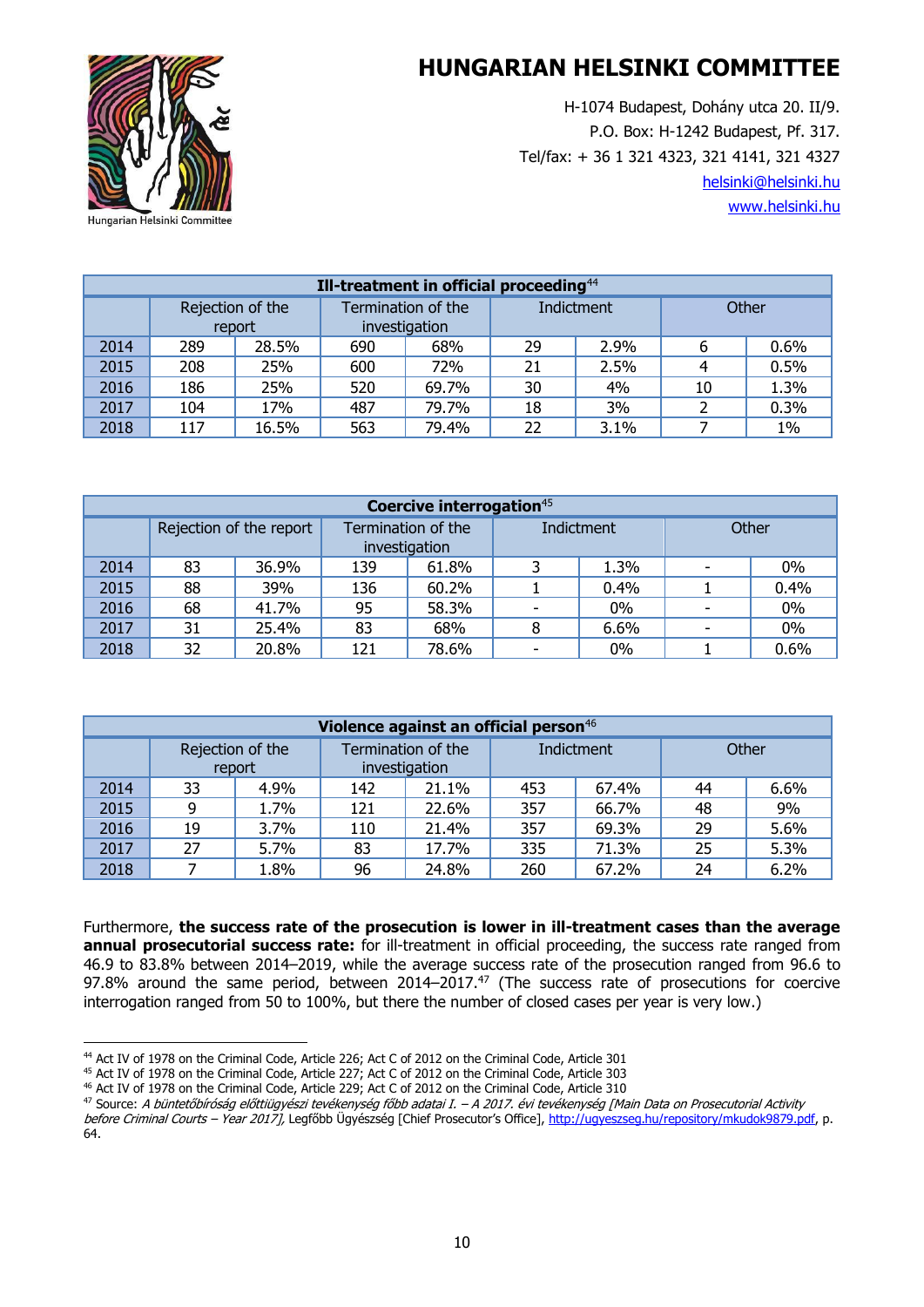

H-1074 Budapest, Dohány utca 20. II/9. P.O. Box: H-1242 Budapest, Pf. 317. Tel/fax: + 36 1 321 4323, 321 4141, 321 4327 [helsinki@helsinki.hu](mailto:helsinki@helsinki.hu) [www.helsinki.hu](http://www.helsinki.hu/)

| Ill-treatment in official proceeding |            |             |                          |  | <b>Coercive interrogation</b> |             |             |  |
|--------------------------------------|------------|-------------|--------------------------|--|-------------------------------|-------------|-------------|--|
|                                      | Conviction | Acquittal   | Termination              |  | Conviction                    | Acquittal   | Termination |  |
| 2014                                 | 23 (46.9%) | 15 (30.6%)  | 11 (22.5%)               |  | $8(50\%)$                     | $8(50\%)$   |             |  |
| 2015                                 | 18 (75%)   | 6(25%)      | $\overline{\phantom{0}}$ |  | $5(100\%)$                    |             |             |  |
| 2016                                 | 27 (60%)   | 17 (37.8%)  | $1(2.2\%)$               |  | 6(85.7%)                      | $1(14.3\%)$ |             |  |
| 2017                                 | 31 (83.8%) | $5(13.5\%)$ | $1(2.7\%)$               |  |                               |             |             |  |
| 2018                                 | 29 (82.9%) | $6(17.1\%)$ |                          |  | $2(100\%)$                    | -           |             |  |
| 2019                                 | 24 (64.9%) | 12 (32.4%)  | 1(2.7%)                  |  | $1(33.3\%)$                   | 2(66.7%)    |             |  |

In its 2018 concluding observations, the **UN Human Rights Committee** also identified the above issues as a problem and stated that it is "concerned about allegations regarding the excessive use of force by law enforcement officers at the time of apprehension and during interrogations, including ill-treatment and torture, and about the very low number of prosecutions and convictions in such cases".<sup>48</sup> However, the **Group Action Report does not touch upon the issue or contain any general measure aimed specifically at tackling this phenomenon**.

#### **2. LENIENCY TOWARDS LAW ENFORCEMENT OFFICERS WITH REGARD TO SENTENCING**

Beyond the difficulties of proving such cases, the low success rate of the prosecution in ill-treatment cases may be also attributed to a certain degree of lenience on the part of the authorities. This is shown by the relatively **mild sentences** applied in the case of law enforcement officers, i.e. that **judges sentenced law enforcement officers** (police officers, penitentiary staff members, etc.) **to imprisonment for illtreatment in a much lower proportion** then civilians convicted for violence against an official person (when comparing the two most frequently applied sanctions for officials and civilians alike).<sup>49</sup>

|                                      | 2014                          | 2015 | 2016 | 2017                     | 2018 | 2019 |  |  |  |
|--------------------------------------|-------------------------------|------|------|--------------------------|------|------|--|--|--|
| Ill-treatment in official proceeding |                               |      |      |                          |      |      |  |  |  |
| Imprisonment                         | 13                            | 11   | 12   | 16                       |      | 8    |  |  |  |
| <b>Fine</b>                          | 10                            |      | 14   | 17                       | 22   | 15   |  |  |  |
|                                      | <b>Coercive interrogation</b> |      |      |                          |      |      |  |  |  |
| <b>Imprisonment</b>                  |                               |      | 4    | $\overline{\phantom{0}}$ |      |      |  |  |  |
| <b>Fine</b>                          |                               |      |      |                          |      |      |  |  |  |
| Violence against an official person  |                               |      |      |                          |      |      |  |  |  |
| <b>Imprisonment</b>                  | 463                           | 419  | 412  | 356                      | 323  | 264  |  |  |  |
| <b>Fine</b>                          | 34                            | 34   | 26   | 37                       | 33   | 29   |  |  |  |

Furthermore, the data for the years 2007–2013 showed that **even when sentencing law enforcement officers to imprisonment, judges mostly applied suspended imprisonment.** (As compared to the total number of effective and suspended imprisonments and fines imposed, effective imprisonment was imposed in 0–5.56% annually, while suspended imprisonment was imposed in 15–41% of the cases.<sup>50</sup>) This all the more problematic because as explained above, the eligibility of law enforcement officers may be

<sup>48</sup> Concluding observations on the sixth periodic report of Hungary, CCPR/C/HUN/CO/6, 9 May 2018, § 35.

<sup>&</sup>lt;sup>49</sup> Accordingly, the table does not include all types of sanctions applied, and it does not include sanctions applicable only against law enforcement officers (e.g. demotion). Source for the data in the table: response of the National Judicial Office to the HHC's FOI request, 2020.OBH.XII.B.10/8., 23 March 2020.

<sup>50</sup> For more details, see the 2014–2015 HHC communication a[t http://hudoc.exec.coe.int/eng?i=DH-DD\(2014\)1528E,](http://hudoc.exec.coe.int/eng?i=DH-DD(2014)1528E) p. 8.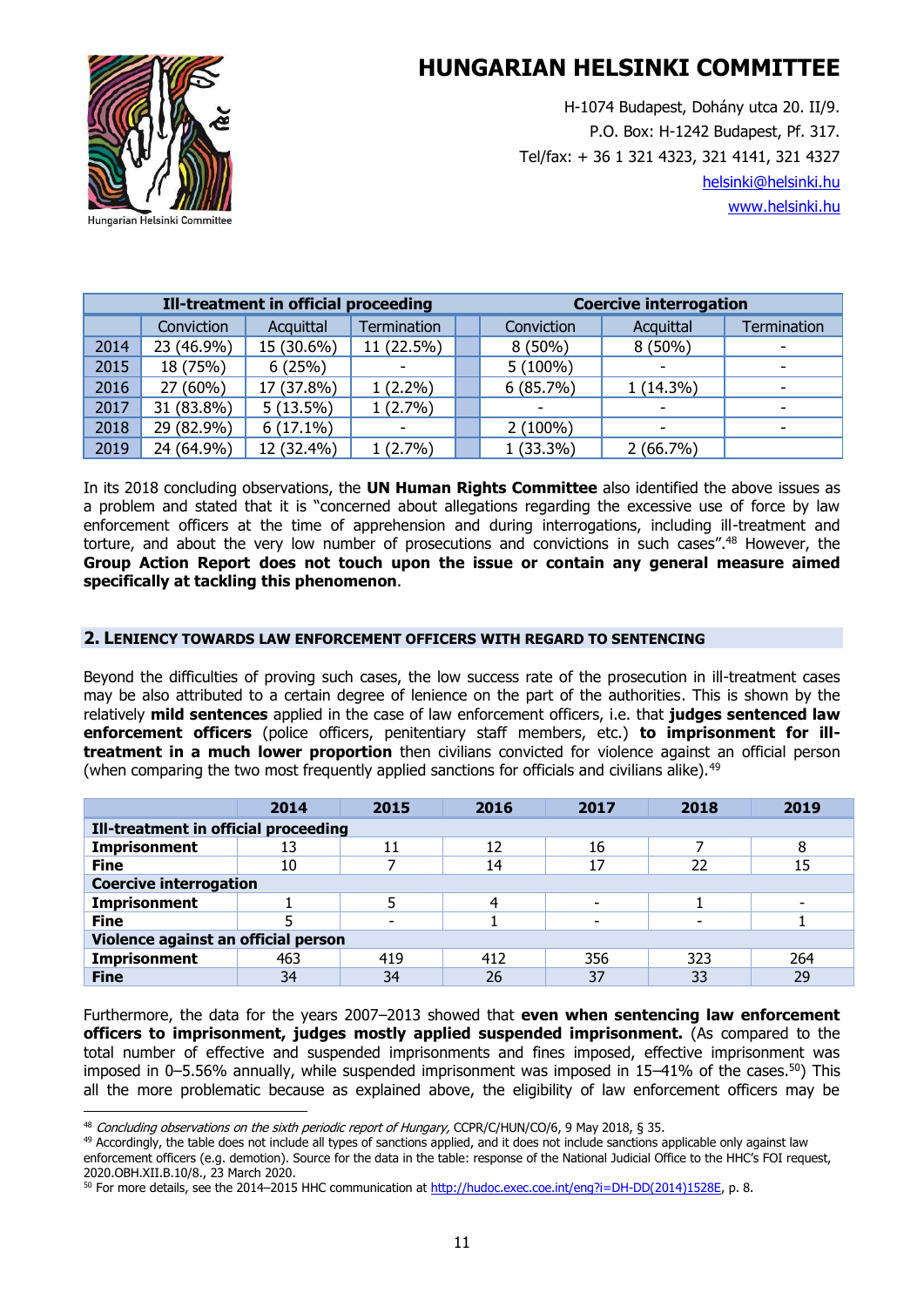

H-1074 Budapest, Dohány utca 20. II/9. P.O. Box: H-1242 Budapest, Pf. 317. Tel/fax: + 36 1 321 4323, 321 4141, 321 4327 [helsinki@helsinki.hu](mailto:helsinki@helsinki.hu) [www.helsinki.hu](http://www.helsinki.hu/)

restored when they are sentenced "only" to suspended imprisonment. (The National Judicial Office failed to provide the same data for the years 2014–2019.)

**The Group Action Report does not touch upon the issue or contain any general measure aimed specifically at tackling this phenomenon**. Furthermore, its wording is misleading: in § 30 it does not mention specifically that the respective criminal offences are not only punishable by imprisonment (which can be effective and suspended), but also by a fine, even though the fine (and, presumably, based on earlier data cited above, suspended imprisonment) are much more frequently applied than effective imprisonment.

\*\*\*

### **VI. RECOMMENDATIONS**

For the reasons above, the HHC respectfully recommends the Committee of Ministers to continue examining the execution of the judgments in the *Gubacsi v. Hungary* group of cases under the enhanced procedure, and call on the Government of Hungary to:

- 1. Take steps to decrease the latency of ill-treatment and **enhance the efficiency of investigations** into ill-treatment cases in order to decrease the number of procedures launched for ill-treatment where the investigation is terminated and the case is closed without indictment due to the lack of evidence, e.g. by issuing **protocols to follow** in related criminal procedures and **training**.
- 2. **Revise the legal framework pertaining to the eligibility of police officers** convicted and sentenced to suspended imprisonment, and ensure that officers convicted for ill-treatment in official proceeding or coercive interrogation cannot continue their service.
- 3. Equip all **police vehicles with operational image and sound recording devices**, and increase the number of available police **body cameras** progressively.
- 4. Ensure by law that **installing recording devices in all police detention facilities is obligatory**, and that recordings are stored for an adequate period of time.
- 5. Widen the scope of instances where the **video recording of interrogations** of defendants and witnesses is **obligatory,** video record the interrogation upon the request of the interrogated person free of charge, and prescribe that the police shall inform persons to be interrogated that they can motion the video recording of their interrogations.
- 6. Ensure by law that whenever a person detained by the police presents injuries upon medical examination and makes allegations of ill-treatment, they are promptly **examined by an independent doctor with training in forensic medicine** who should draw conclusions as to the degree of consistency between the allegations of ill-treatment made by the detained person and the objective medical findings. Make it **obligatory to take photographs** of injuries.
- 7. Provide **training to physicians and criminal justice stakeholders on the Istanbul Protocol** (UN Manual on the Effective Investigation and Documentation of Torture and Other Cruel, Inhuman or Degrading Treatment or Punishment). 51
- 8. Ensure by law that police officers may be present at the medical examination of detainees only under special circumstances, i.e. ensure that **medical examinations** (whether they are carried out in police establishments or in hospitals) **are conducted out of the hearing and** – unless the health-care

<sup>&</sup>lt;sup>51</sup> Office of the United Nations High Commissioner for Human Rights, Professional Training Series No. 8/Rev.1